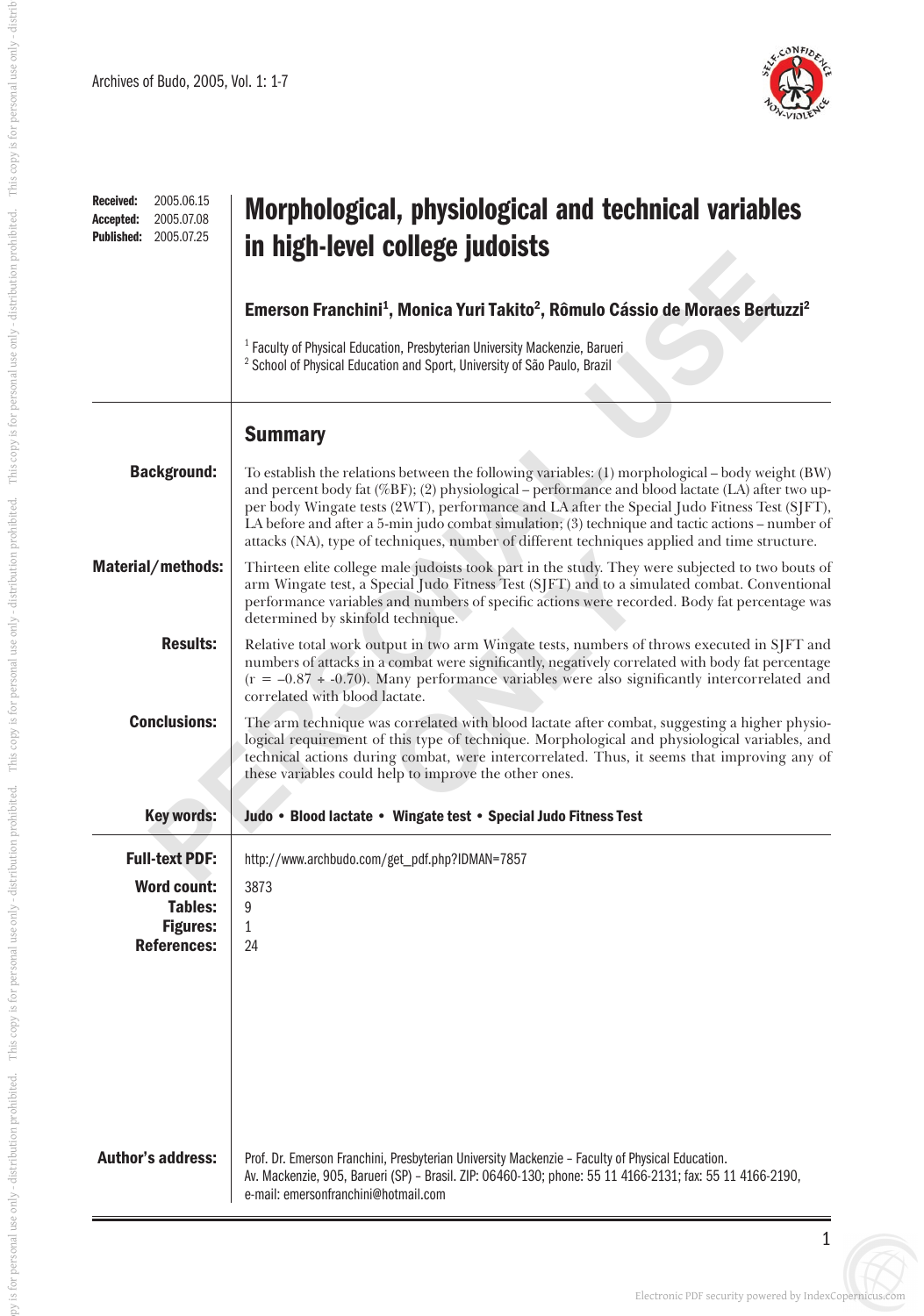## **INTRODUCTION**

Judo is a complex sport where many variables (tactical, technical, physiological, psychological) determine the final result. Some researchers studied morphological [2], physiological [22] and technical variables [18] of high-level judoists in an attempt to understand the requirements to achieve top level in judo competition. Recently, studies have focused on the relationships among these variables in specific sport situations [19,20].

and the equivements to achieve top level in<br>
Day 1: Morning – antronometic measurements, Afternoon-<br>
Prepertition, Recently, studies have focused on<br>
metric strength: Afternoon-Special Judo Finess 1<br>
Homis among these vari Sugiyama [20] observed that executing *te-waza* (arm tech niques; *seoi-nague* and *kata-guruma*) resulted in higher oxygen uptake compared to *ashi-waza* (leg techniques; *o-uchi-gari*), suggesting that some actions can be physi ologically more efficient compared to others. Gariod et al. [6] identified two profiles of judo athletes by video analysis: (1) aerobic, represented by athletes who win in the final moments of fight; (2) anaerobic, represented by athletes who win at the beginning of fight. Laboratory tests (‡O 2max and Wingate test) confirmed these pro files. Then, the athletes were submitted to plantar flex ion exercise, performed at graded fractions of maximal voluntary contraction (MVC). They observed that the decrease in phosphocreatine induced by exertion equal to 80% of MVC was smaller in the muscles of judoists with the aerobic profile than in those with the anaerobic one. Furthermore, the phosphocreatine resynthesis was faster in judoists with aerobic profile, indicating that metabolic and physiological aspects could influence fight styles. Thus, different physiological backgrounds seem to influence technical and tactical actions.

Considering these issues, the present study aimed to describe the results of high-level college judoists in different tests and to verify the relationships between the following variables: (1) morphological – body mass (BM) and percent body fat; (2) physiological – performance and blood lactate (LA) after two upper body Wingate tests (2WT), performance and LA after the Special Judo Fitness Test (SJFT), LA before and after  $(1, 3, 5, 10$  and 15-min) a 5-min judo combat simulation; (3) isometric strength – right and left handgrip (HG); (4) technical and tactical actions – number of attacks (NA), type of techniques (*ashi, koshi, te, sutemi, ossae, shime* and *kansetsu* (i.e., leg, hip, arm, sacrifice, pinning, choke and joint lock, respectively), number of different techniques applied and time structure (interval, time spent on standing and ground work) in the simulated combat.

### MATERIAL AND METHODS

*Subjects:* Thirteen male judoists, including 7 members of Brazil University Team (2<sup>nd</sup> place in Team Competition

in Malaga'2000 World University Championship) and 6 reserves, participated in the study after having submitted their written consents. The procedures were approved by the local ethics committee. The subjects were examined on two consecutive days, with more than 3-h interval between tests or measurements. The order of tests and measurements was as follows: Day 1: Morning – anthropometric measurements, isometric strength; Afternoon – Special Judo Fitness Test; Day 2: Morning – upper body Wingate test; Afternoon – combat simulation.

*Anthropometric measurements:* After having recorded the body mass and height, breadth and circumference measurements and skinfold thickness (at least 3 times per site, using a Harpenden calliper) were taken at sites defined by Drinkwater and Ross [3]. Body fat and muscle mass percentages were calculated as proposed by these authors. All anthropometric measurements were done by an experienced evaluator.

*Arm Wingate test:* This test was performed on a Monark cycle ergometer adapted for arm work (load of 0.05 kg per kg of body mass). Power was recorded every second by the "Wingate Test" software (Cefise, Brasil), the following variables being computed: mean and peak power outputs, time to attain the peak power and relative total work during the two bouts. Each subject performed two bouts separated by a 3-min interval. Blood samples were taken to determine lactate concentration before Test 1, 1 min after Test 1, 1 and 3 min after Test 2.

*Special judo fitness test:* The test was performed in 3 series of 15, 30 and 30 s separated by 10-s intervals. During the test, the athlete was to throw two other judoists (6 m apart from one another) as many times as possible, using the *ippon-seoi-nague* technique. Heart rate was recorded immediately after the test and 1 min later. From the total number of executed throws the performance index (I) was calculated:

## $I = HR_0 + HR_1 / NT$ ,

where  $HR_0$  and  $HR_1$  are heart rates immediately after and 1 min after the test and NT is the total number of throws [5,16]. The smaller the index, the better is the test performance. Heart rate was recorded by using a Polar™ Vantage NV Sport-tester (Polar Electro Oy, Finland). Three minutes after the last bout a blood sample was taken to determine lactate concentration.

*Post-combat lactate:* The combat duration was 5 min. The difference in body mass between the opponents did not exceed 10%. After combat, judo athletes had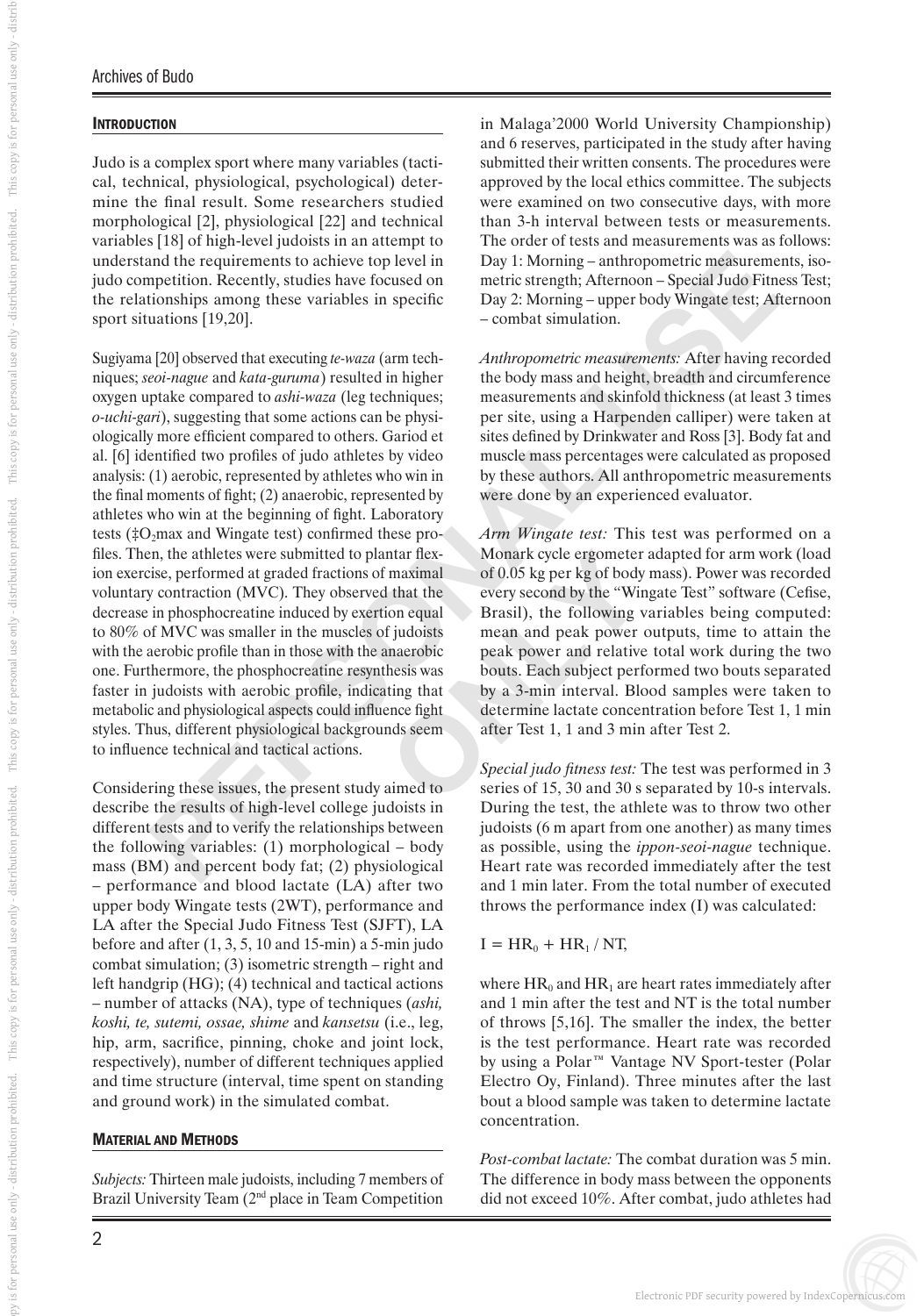a passive 15-min rest, the heart rate being monitored. Blood samples were collected before and 1, 3, 5, 10 and 15 min after the combat.

*Isometric strength:* Static grip strength of the right and left hands was determined by a Takey Kogi (Japan) dynamometer. Each athlete performed three trials for each hand. The best result was recorded.

*Blood lactate analysis:* Blood was sampled from the earlobes after having applied a vasodilator pomade Filnalgon<sup>™</sup> (Germany) and analysed using the Yellow Springs Sport 1500 device (Yellow Springs Co., USA).

*Technical and tactical actions:* Numbers of attacks (NA), types of technique (*ashi, koshi, te, sutemi, ossae, shime* and *kansetsu*), numbers of techniques applied and time structure (intervals, standing and ground work durations) in a simulated combat were determined by video analysis in a similar way to that presented by Salvador et al. [11].

**Table 1.** Somatic characteristics and handgrip strength of elite college judoists ( $n = 13$ ).

| <b>Variable</b>       | $Mean \pm SD$  |
|-----------------------|----------------|
| Body height (cm)      | $180 + 8$      |
| Body mass (kg)        | $89 + 16$      |
| Body fat content (%)  | $13.7 \pm 5.2$ |
| Muscle mass (%)       | $45.2 \pm 3.2$ |
| Handgrip, right (kgf) | $54.3 + 8.3$   |
| Handgrip, left (kgf)  | $53.2 + 7.4$   |

**Table 3.** Mean values (±SD) of variables recorded for the Wingate test (arm work) in elite college judoists ( $n = 13$ ).

| Variable                                                                | Test 1          | Test 2           |
|-------------------------------------------------------------------------|-----------------|------------------|
| Peak power W1 (W/kg)                                                    | $8.13 \pm 0.75$ | $7.50 \pm 0.92*$ |
| Mean power W1 (W/kg)                                                    | $6.24 \pm 0.71$ | $5.39 \pm 0.91*$ |
| $T_{\rm att}$ for peak power W1 (s)                                     | $6 \pm 2$       | $5 \pm 1$        |
| Relative total work (J/kg)                                              | $349 + 47$      |                  |
| LA before W1 (mmol/L)                                                   | $0.7 \pm 0.4$   |                  |
| LA 1 min after W1 (mmol/L)                                              | $5.6 \pm 1.5$   | $8.2 \pm 2.2^*$  |
| LA 3 min after W2 (mmol./L)                                             | $13.0 \pm 3.7$  |                  |
| $I_A = R$ lood lactate: $*$ Significantly different from the respective |                 |                  |

ictate; " Significantly different from the respective value in Test 1

*Data analysis:* Apart from conventional statistical measures, ANOVA with repeated measures followed by Tukey's test was applied to compare data recorded at various time points, the level of  $p \le 0.05$  being considered significant.

#### RESULTS

**Table 2.** Numbers of throws in three bouts of exercise and the corresponding physiological responses in elite college judoists ( $n = 13$ ).

|                                                                                                                                                                                                                                  | hand. The best result was recorded.                                                          |                                                                                                                                                                                                                                                                                                                           |                  |  |
|----------------------------------------------------------------------------------------------------------------------------------------------------------------------------------------------------------------------------------|----------------------------------------------------------------------------------------------|---------------------------------------------------------------------------------------------------------------------------------------------------------------------------------------------------------------------------------------------------------------------------------------------------------------------------|------------------|--|
| ctate analysis: Blood was sampled from the<br>s after having applied a vasodilator pomade<br>n™ (Germany) and analysed using the Yellow<br>Sport 1500 device (Yellow Springs Co.,<br>al and tactical actions: Numbers of attacks |                                                                                              | Group profile: The somatic characteristics of subjects,<br>the results of tests they performed and their exercise-<br>induced responses are presented in Tables 1–5.<br>Table 2. Numbers of throws in three bouts of exercise and the<br>corresponding physiological responses in elite college<br>judoists ( $n = 13$ ). |                  |  |
|                                                                                                                                                                                                                                  | ypes of technique (ashi, koshi, te, sutemi,                                                  | <b>Variable</b>                                                                                                                                                                                                                                                                                                           | Means $\pm$ SD   |  |
| ime and kansetsu), numbers of techniques<br>and time structure (intervals, standing and                                                                                                                                          |                                                                                              | Throws in Bout A (15 s)                                                                                                                                                                                                                                                                                                   | $6 \pm 0$        |  |
|                                                                                                                                                                                                                                  | work durations) in a simulated combat were<br>ned by video analysis in a similar way to that | Throws in Bout B (30 s)                                                                                                                                                                                                                                                                                                   | $11 \pm 1$       |  |
| ed by Salvador et al. [11].                                                                                                                                                                                                      |                                                                                              | Throws in Bout C (30 s)                                                                                                                                                                                                                                                                                                   | $11 \pm 1$       |  |
|                                                                                                                                                                                                                                  | omatic characteristics and handgrip strength of elite college                                | Total                                                                                                                                                                                                                                                                                                                     | $28 \pm 2$       |  |
| doists ( $n = 13$ ).                                                                                                                                                                                                             |                                                                                              | HR post-test (bpm)                                                                                                                                                                                                                                                                                                        | $179 \pm 6$      |  |
| е                                                                                                                                                                                                                                | Mean $\pm$ SD                                                                                | HR 1 min post-test (bpm)                                                                                                                                                                                                                                                                                                  | $163 \pm 10$     |  |
| ight (cm)                                                                                                                                                                                                                        | $180 \pm 8$                                                                                  | Performance index                                                                                                                                                                                                                                                                                                         | $12.28 \pm 1.01$ |  |
| ass (kg)                                                                                                                                                                                                                         | $89 \pm 16$                                                                                  | LA pre-test (mmol.L <sup>-1</sup> )                                                                                                                                                                                                                                                                                       | $1.5 \pm 1.0$    |  |
| t content (%)                                                                                                                                                                                                                    | $13.7 \pm 5.2$                                                                               | LA 3 min post-test (mmol. $L^{-1}$ )                                                                                                                                                                                                                                                                                      | $10.9 \pm 2.5$   |  |
| mass (%)                                                                                                                                                                                                                         | $45.2 \pm 3.2$                                                                               | LA - Blood lactate                                                                                                                                                                                                                                                                                                        |                  |  |
| p, right (kgf)                                                                                                                                                                                                                   | $54.3 \pm 8.3$                                                                               |                                                                                                                                                                                                                                                                                                                           |                  |  |
| p, left (kgf)                                                                                                                                                                                                                    | $53.2 \pm 7.4$                                                                               | Table 4. Time structure of a simulated combat performed by elite<br>college judoists ( $n = 13$ ).                                                                                                                                                                                                                        |                  |  |
|                                                                                                                                                                                                                                  | lean values $(\pm$ SD) of variables recorded for the Wingate test                            | <b>Variable</b>                                                                                                                                                                                                                                                                                                           | Means $\pm$ SD   |  |

**Table 4.** Time structure of a simulated combat performed by elite college judoists ( $n = 13$ ).

| Variable                                                   | Means $\pm$ SD |  |
|------------------------------------------------------------|----------------|--|
| Number of sequences Tachi-waza                             | $12 + 2$       |  |
| Number of sequences Ne-waza                                | $6 \pm 3$      |  |
| Time in Tachi-waza / seguence (s)                          | $71 + 7$       |  |
| Time in Ne-waza / sequence (s)                             | $11 + 4$       |  |
| Interval time / sequence (s)                               | $7 + 1$        |  |
| Total time in Tachi-waza (s)                               | $736 + 36$     |  |
| Total time in Ne-waza (s)                                  | $54 + 23$      |  |
| Total interval time (s)                                    | $69 \pm 19$    |  |
| Total time (s)                                             | $360 \pm 12$   |  |
| Tachi-waza - standing combat; Ne-waza - groundwork combat. |                |  |

Electronic PDF security powered by IndexCopernicus.com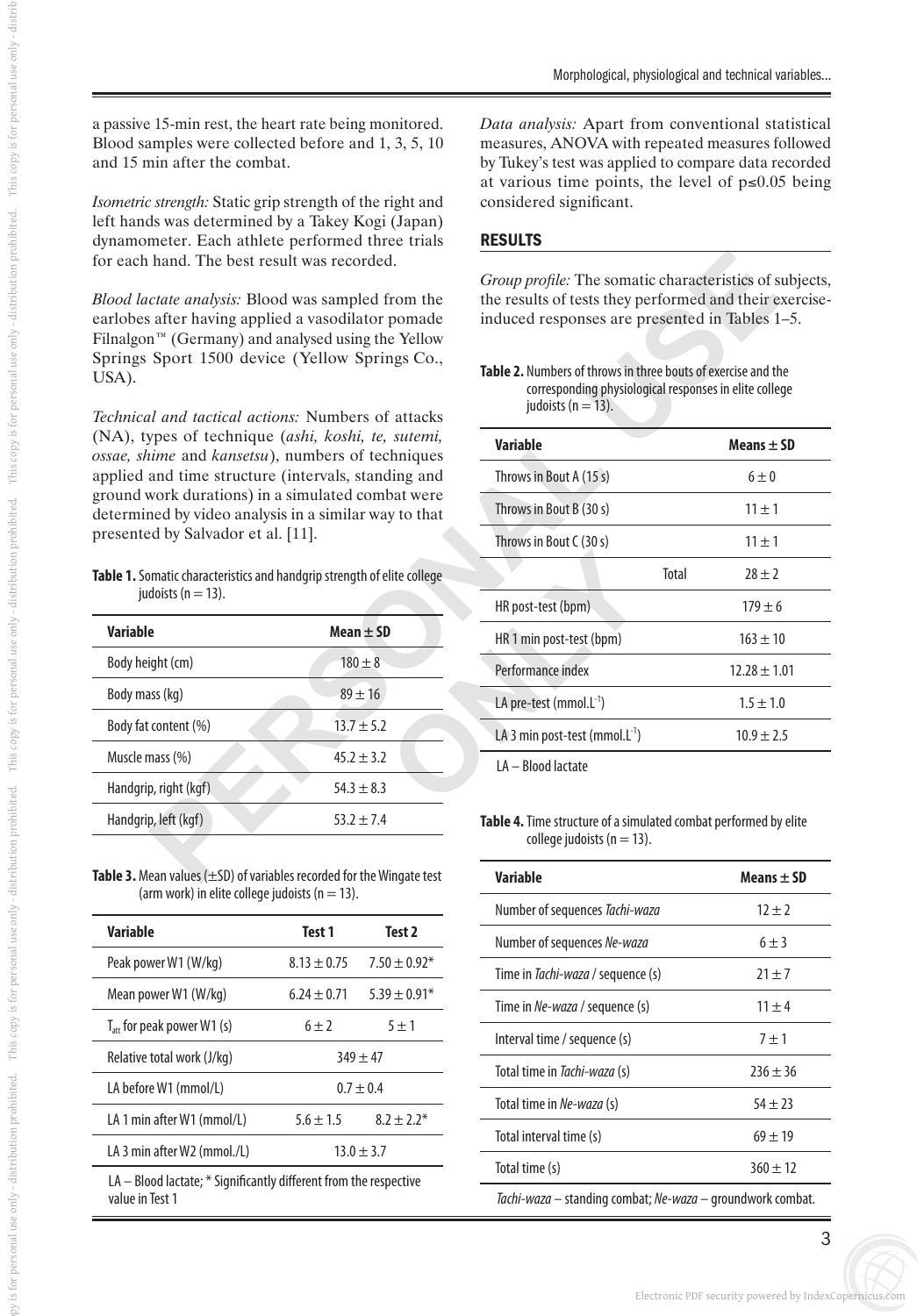# Archives of Budo

This copy is for personal use only - distril



**Figure 1.** Mean values (±SD) of blood lactate recorded post-fight in elite college judoists ( $n = 13$ ).

Mean power and peak power significantly decreased from W1 to W2 by 14  $\pm$  8% (p<0.001) and 8  $\pm$  9%  $(p<0.01)$ , respectively. Blood lactate was significantly  $(p = 0.007)$  higher after the Wingate test 2 compared with Test 1 one min post-test and increased further 3 min post-test.

Blood lactate values recorded after the fight are presented in Fig. 1. The decrease in mean blood lactate over the 15 min of post-fight rest was slight but significant ( $p < 0.05$ ).

No significant differences in blood lactate were found between the Wingate test 2, SJFT and simulated combat 3 min post-event.

Technical actions used by elite college judoists during a simulated combat are presented in Table 5. The numbers of *shime-waza* (choke techniques), *ossaewaza* (holds/immobilisation) and *kansetsu-waza* (arm lock) are not presented because they were applied at most once per combat.

**Table 6.** Coefficients of correlation between body fat percentage and performance variables in elite college judoists.

| Variable                                 | n  |            |
|------------------------------------------|----|------------|
| Relative total work                      | 12 | $-0.87***$ |
| No. of throws (SJFT)                     | 13 | $-0.70**$  |
| Performance index (SJFT)                 | 13 | $0.72***$  |
| No. of attacks                           | 10 | $-0.76*$   |
| * $p<0.05$ ; ** $p<0.01$ ; *** $p<0.001$ |    |            |

| <b>Table 5.</b> Technical actions during simulated combat performed by |  |
|------------------------------------------------------------------------|--|
| elite college judoists ( $n = 13$ ).                                   |  |

| Variable                  | Means $\pm$ SD  |
|---------------------------|-----------------|
| Number of attacks         | $15 \pm 5$      |
| Different techniques used | $8 + 3$         |
| Ashi-waza (%)             | $61.2 + 26.1$   |
| Koshi-waza (%)            | $4.9 \pm 9.5$   |
| Te-waza (%)               | $28.8 \pm 21.7$ |
| Sutemi-waza (%)           | $5.1 + 5.5$     |

*Ashi-waza* – leg techniques; *Koshi-waza* – hip techniques; *Te-waza* – arm techniques; *Sutemi-waza*  – sacrifice techniques.

*Body fat and performance:* As shown in Table 6, several performance variables were significantly, negatively correlated with body fat percentage. It should be remembered that the performance index was inversely oriented, hence positive correlation.

*Correlations with blood lactate:* As shown in Table 7, blood lactate post-event values were in several cases significantly correlated with each other.

*Correlations with performance:* As shown in Table 8, several performance variables were significantly intercorrelated. No performance variable, however, was significantly correlated with handgrip strength.

### **DISCUSSION**

The performance in the Special Judo Fitness Test reflected by the total number of throws (28) was slightly better than observed in Polish elite judoists (27 throws), but heart rate recovery was slower than in this study (163 bpm) compared with Polish elite judoists

**Table 7.** Coefficients of correlation between blood lactate values recorded after various tests in elite college judoists.

| Correlated variables                                          | n  |           |
|---------------------------------------------------------------|----|-----------|
| Combat – No. of te-waza actions                               | 10 | $0.85***$ |
| Wingate test $2 -$ Combat                                     | 10 | በ 69*     |
| $Combat - SIFT$                                               | 10 | $0.87**$  |
| SJFT – Wingate test 2                                         |    | በ 65*     |
| SJFT – Special judo fitness test; * $p$ < 0.05; ** $p$ < 0.01 |    |           |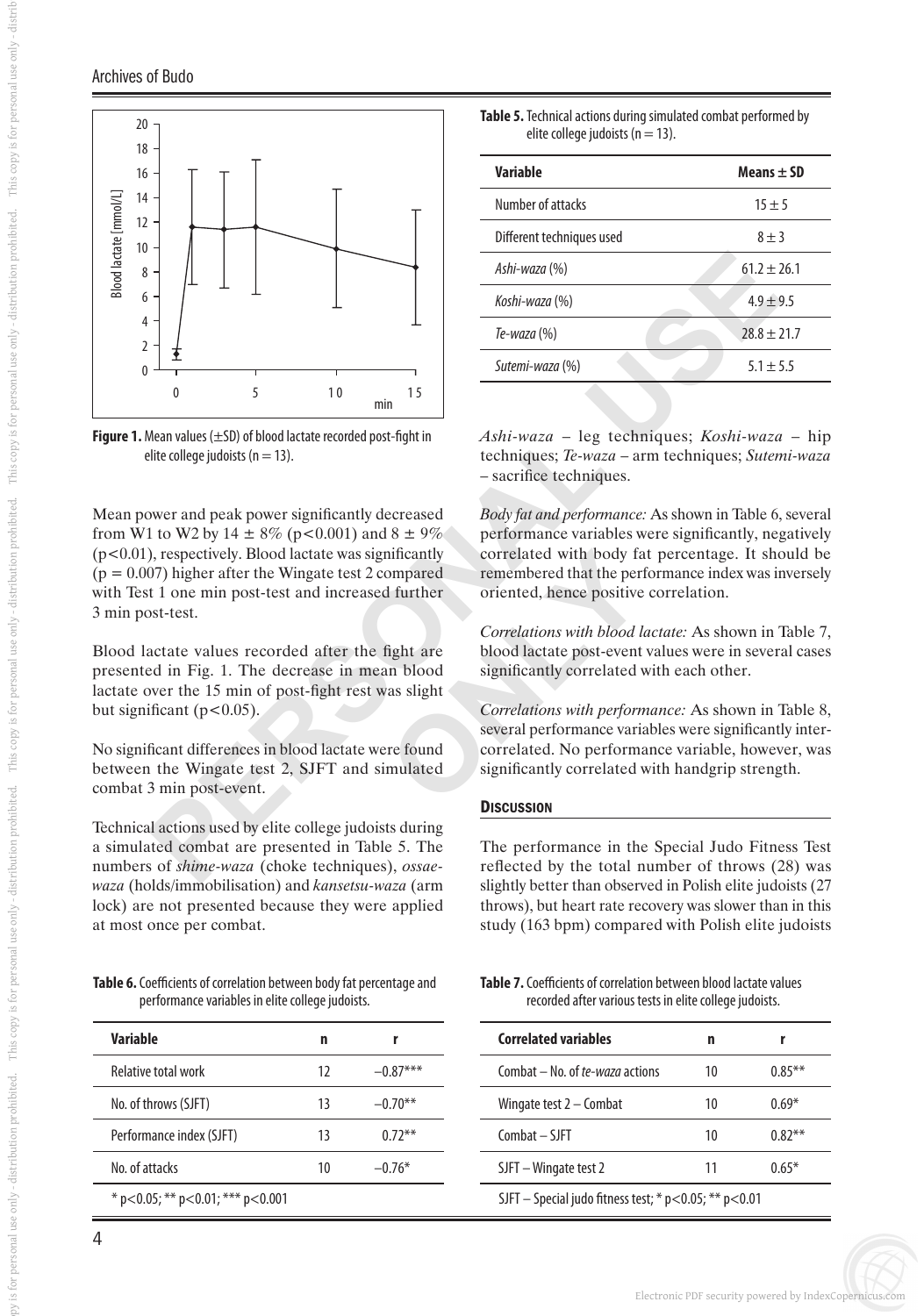Morphological, physiological and technical variables...

(130 bpm) studied by Sterkowicz [17]. Consequently, the index (12.28) in this test was a little worse than that presented by the Polish group (11.57), indicating a lower anaerobic-aerobic conditioning in a sportspecific exercise. Mean blood lactate after the Special Judo Fitness Test (10.9 mmol/L) was very similar to that reported in another study (10.7 mmol/L) with adults [5] and was not different from that found after the simulated judo combat (11.7 mmol/L) by this group.

Peak and mean power decreased from Wingate one to test two. This result is similar to that found in an intermittent leg exercise [7,8,15]. In those studies, authors found a 15–20% decrease in these variables from bout one to bout two.

**F**simulated judo combat if  $(11.7 \text{ mmol/L})$  by<br> **PERSONAL USERVENTS AND THE CONSULTS AND THE CONSULTS AND THE CONSULTS AND THE CONSULTS ARE CONSULTS AND THE SECTION OF THE POSET THAN USERVENTS CONSULTS AND THE LIGENCINE CO** Performance in the first arm Wingate test was lower than that observed in other elite judoists. In the Canadian Team, relative mean power was  $8.66 \pm 1.17$ W/kg, relative peak power  $11.3 \pm 0.8$  W/kg [23] and in the British Team  $8.50 \pm 0.50$  and  $10.6 \pm 0.8$  W/kg, respectively [12], indicating a need of improvement in that respect for judoists studied by us. Blood lactate after the two bouts of Wingate test was not signifi cantly different from that after judo combat. This result is similar to that found by Obmiński et al. [10]. who observed that blood lactate after the leg Wingate test was very similar to that found after a judo combat  $(11.6 \pm 1.6$  and  $10.4 \pm 4.4$  mmol/L, respectively), suggesting a similarity of glycolysis requirements in both activities. Furthermore, we found a moderate

| Table 8. Coefficients of correlation between performance variables |  |
|--------------------------------------------------------------------|--|
| recorded in various tests in elite college judoists.               |  |

| <b>Correlated variables</b>                       | n  |           |
|---------------------------------------------------|----|-----------|
| $RTW - No.$ of throws (SJFT)                      | 11 | $0.72*$   |
| $RTW - No.$ of attacks (combat)                   | 10 | $0.76***$ |
| RTW - Groundwork time (combat)                    | 10 | $0.67*$   |
| No. of throws (SJFT) - No. of attacks<br>(combat) | 10 | $0.68*$   |
|                                                   |    |           |

correlation ( $r = 0.69$ ;  $p < 0.05$ ) between blood lactate after two bouts of arm Wingate test and after a judo combat in this group, confirming the similarity be tween both activities in terms of metabolic demand. The post-fight blood lactate was slightly lower than after a real competition, but similar to that observed after a simulated judo combat (Table 9).

Judo is an intermittent sport, because during combat there are many breaks. Studies on the time structure of judo combat [1,14] revealed that the periods of activity last 15–30 s with approximately 10-s breaks between them. In the present study, the time of activity was very similar, but the interval time was slightly lower. This can be explained by the changes in rules introduced in the last years or by the fact that in a simulated combat, judo athletes spent less time on recovery. The total time spent on ne-waza was the same to that found by Castarlenas and Planas (54 s;

**Table 9.** Blood lactate (means ± SD) values recorded after simulated judo combats or after competition.

| <b>Authors</b>                 | <b>Subjects</b>                                                                         | <b>Numbers of combats</b><br>analysed                        | Lactate (mmol/L)                                                                       |
|--------------------------------|-----------------------------------------------------------------------------------------|--------------------------------------------------------------|----------------------------------------------------------------------------------------|
| Obminski et al. (1999)         | 20 Polish elite - competition                                                           |                                                              | $10.4 \pm 4.4$                                                                         |
| Sikorski et al. (1987)         | Polish elite - competing at Matsumae Cup<br>(numbers of judoists not reported)          | 2<br>3<br>4                                                  | $10.3 \pm 4.7$<br>$13.3 \pm 2.0$<br>$15.9 \pm 1.4$<br>$17.2 \pm 1.9$                   |
| Sikorski et al. (1987)         | Polish elite – competing in different tournaments<br>(numbers of judoists not reported) | $1(n=51)$<br>$2(n=15)$<br>$3(n=22)$<br>$4(n=5)$<br>$5(n=15)$ | $13.6 \pm 2.3$<br>$13.9 \pm 2.9$<br>$13.2 \pm 2.5$<br>$13.3 \pm 1.0$<br>$13.2 \pm 1.6$ |
| Sikorski & Mickiewicz (1991)   | Polish elite - competition                                                              | 203                                                          | $16.2 \pm 2.6$                                                                         |
| Thomas, Goubault & Beau (1990) | 12 French - simulated combat                                                            | 1<br>$\overline{2}$<br>$\overline{3}$                        | $9.87 \pm 2.01$<br>$9.79 \pm 2.10$<br>$9.27 \pm 1.38$                                  |
| Tumilty et al. (1986)          | 4 Australians - simulated combat                                                        | 1<br>2                                                       | $7.1 \pm 2.0$<br>$7.9 \pm 2.5$                                                         |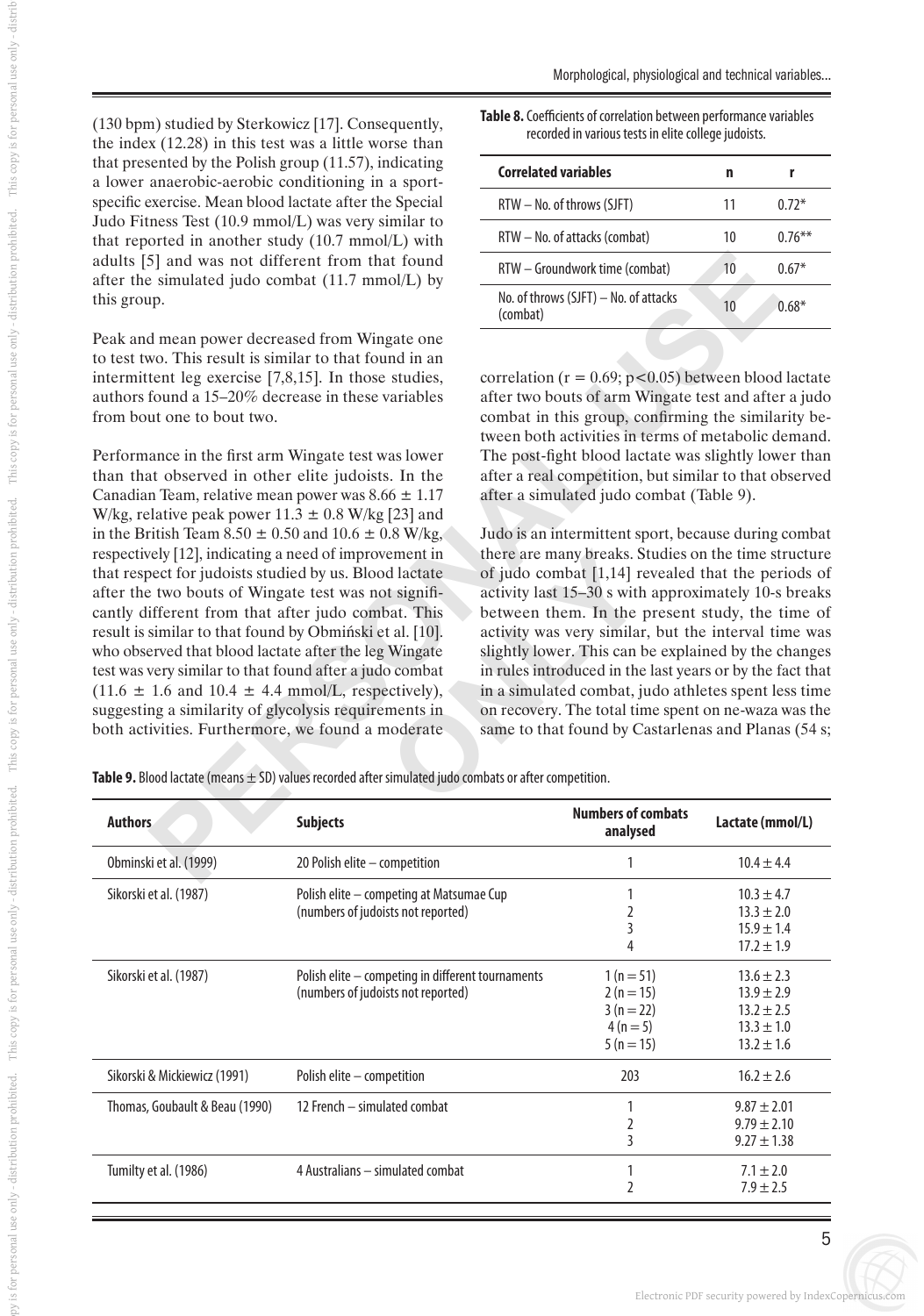## Archives of Budo

[1]) and the time spent on tachi-waza was also very similar (21 s). However, the number of sequences of combat on ne-waza and on tachi-waza was higher in the present study compared to that from Castarlenas and Planas [1] (3 and 8 sequences, respectively). This can be related to the fact that in Castarlenas and Planas'study, the fight had a lower duration (2 min 55 s) compared to the present protocol (5-min judo combat).

Sterkowicz and Franchini [18] studied the techniques used by judoists during World and Olympic Tournaments in the years 1995–1999 and found a higher percentage of *ashi-waza*, followed by *te-waza*, *koshi-waza* and *sutemi-waza* actions. This result is very similar to that presented by judoists from the present study, indicating that the techniques applied in elite judo combat tend to follow this order of preference.

Body fat percentage found in this study was similar to other reports that included heavy-weight athletes: Farmosi [4] reported  $14.0 \pm 7.3\%$  for the Hungarian Team, Taylor & Brassard  $[21]$  – 12.3  $\pm$  3.9% for the 1979 Canadian Team, Thomas et al. [23] – 9.3 ± 2.1% for the 1989 Canadian Team. No reports were found regarding muscle mass percentage in elite judoists.

The negative influence of body fat on motor performance observed in the present study was similar to that found by Nakajima et al. [9] in a study on female judoists. They found a negative influence on isometric strength, flexibility, balance and aerobic power. Thus, it can be concluded that judoists should avoid an excess of body fat in order to maintain their physical abilities.

The correlations found in the present study seem to indicate that judoists with lower body fat percentage, higher anaerobic performance in two bouts of arm Wingate test and in the Special Judo Fitness Test, tend to execute more attacks during combat, probably due to a better metabolic adaptation to combat requirements. Other important point is that the te-waza (arm technique) was correlated with blood lactate after combat, confirming partially the view of Sugiyama [20] about the higher physiological demand of some te-waza (e.g., *seoi-nague* and *kata-guruma*) compared to *ashi-waza* (leg technique; e.g. *de-ashibarai* and *ko-uchi-gari*).

Blood lactate after general (arm Wingate test) and specific (Special Judo Fitness Test) tests were correlated with blood lactate after combat, indicating the similarity of metabolic demands in these events. Thus, it can be recommended to adopt these tests as a means of training control.

mpared to the present protocol (5-min judo<br>
Lewaza (arm technique) was correlated with bigher<br>
inc.<br>
inc.<br>
inc.<br>
inc.<br>
inc.<br>
inc.<br>
inc.<br>
inc.<br>
inc.<br>
inc.<br>
inc.<br>
inc.<br>
inc.<br>
inc.<br>
inc.<br>
inc.<br>
inc.<br>
inc.<br>
inc.<br>
inc.<br>
inc.<br>
i In conclusion, this study demonstrated that morphological, physiological and technical actions during combat were correlated with each other. Thus, it seems that improving any of these variables could help to improve the other ones (e.g., low body fat could be associated with higher anaerobic capacity and increased number of attacks during combat). However, longitudinal studies should be conducted to clarify these suggestions.

**Acknowledegments:** Thanks are due to the athletes who took part in this study, to the National Coach Douglas Vieira and to the physical trainer Luciano Matheus. The authors also like to thank Prof. Stanisław Sterkowicz for supplying many articles used in this text.

# REFERENCES :

- 1. Castarlenas J.L., Planas A. (1997) Estudio de la estructura tempo ral del combate de judo. Apunts: Educación Física y Deportes 47: 32–39.
- 2. Claessens A.L.M., Beunen G.P., Wellens R., Geldof G. (1987) Somatotype and body structure of world top judoists. J. Sports Med. 27: 105–113.
- 3. Drinkwater D.T., Ross W.D. (1980) Anthropometric fractionation of body mass. In: Ostyn M., Beunen G., Simon J. (eds.) Kinanthropometry II. University Park Press, Baltimore, pp. 177–189.
- 4. Farmosi I. (1980) Body composition, somatotype and some motor performance of judoists. J. Sports Med. 20: 431–434.
- 5. Franchini E., Nakamura F.Y., Takito M.Y., Kiss M.A.P.D.M., Sterkowicz S. (1998) Specific fitness test developed in Brazilian judoists. Biol. Sport 15: 165–170.
- 6. Gariod L., Favre-Juvin A., Novel V., Reutenauer H., Majean H., Rossi A. (1995) Evaluation du profit énergetique des judokas par spectro scopie RMN du P31. Sci. Sports 10: 201–207.
- 7. Greer F., Mclean C., Graham T.E. (1998) Caffeine, performance and metabolism during repeated Wingate exercise tests. J. Appl.Physiol. 85: 1502–1508.
- 8. McCartney N., Spriet L.L., Heigenhauser J.F., Kowalchuk J.M., Sutton J.R., Jones N.L. (1986) Muscle power and metabolism in maximal intermittent exercise. J. Appl. Physiol. 60: 1164–1169.
- 9. Nakajima T., Wakayama H., Iida E., Matsumoto D. (1998) The Relationship between body fat and basic physical fitness for female athletes (part 2). In: National Judo Conference International Research Symposium Annals. United States Olympic Training Center, Colorado Springs, p. 12.
- 10. Obmiƒski Z., Borkowski L., Lerczak K., Rzepkiewicz M. (1999) Blood lactate dynamics following a judo contest. In: The Second Coach's Professional Activities – Managing the Training Process in Combat Sports Annals. Department of Combat Sports of the Academy of Physical Education, Cracow, p. 6.
- 11. Salvador A., Suay F., Martinez-Sanchis S., Simon V.M., Brain P.F. (1999) Correlating testosterone and fighting in male participants in judo contests. Physiol. Behav. 68: 205–209.
- 12. Sharp N.C.C., Koutedakis Y. (1987) Anaerobic power and capaci ty measurements of the upper body in elite judoists, gymnasts and rowers. Aust. J. Sci. Med. Sport 19: 9–13.
- 13. Sikorski W., Mickiewicz G. (1991) Avalia ção fisiológica dos métodos de treino aplicada ao judô. In Federa ção Portuguesa de Judo: Boletim Técnico, 27–32.
- 14. Sikorski W., Mickiewicz G., Majle B., Laksa C. (1987) Structure of the contest and work capacity of the judoist. In: Internatl Congr. Judo – Contemporary Problems of Training and Judo Contest Proceedings. European Judo Union, Spała, pp. 58–65.